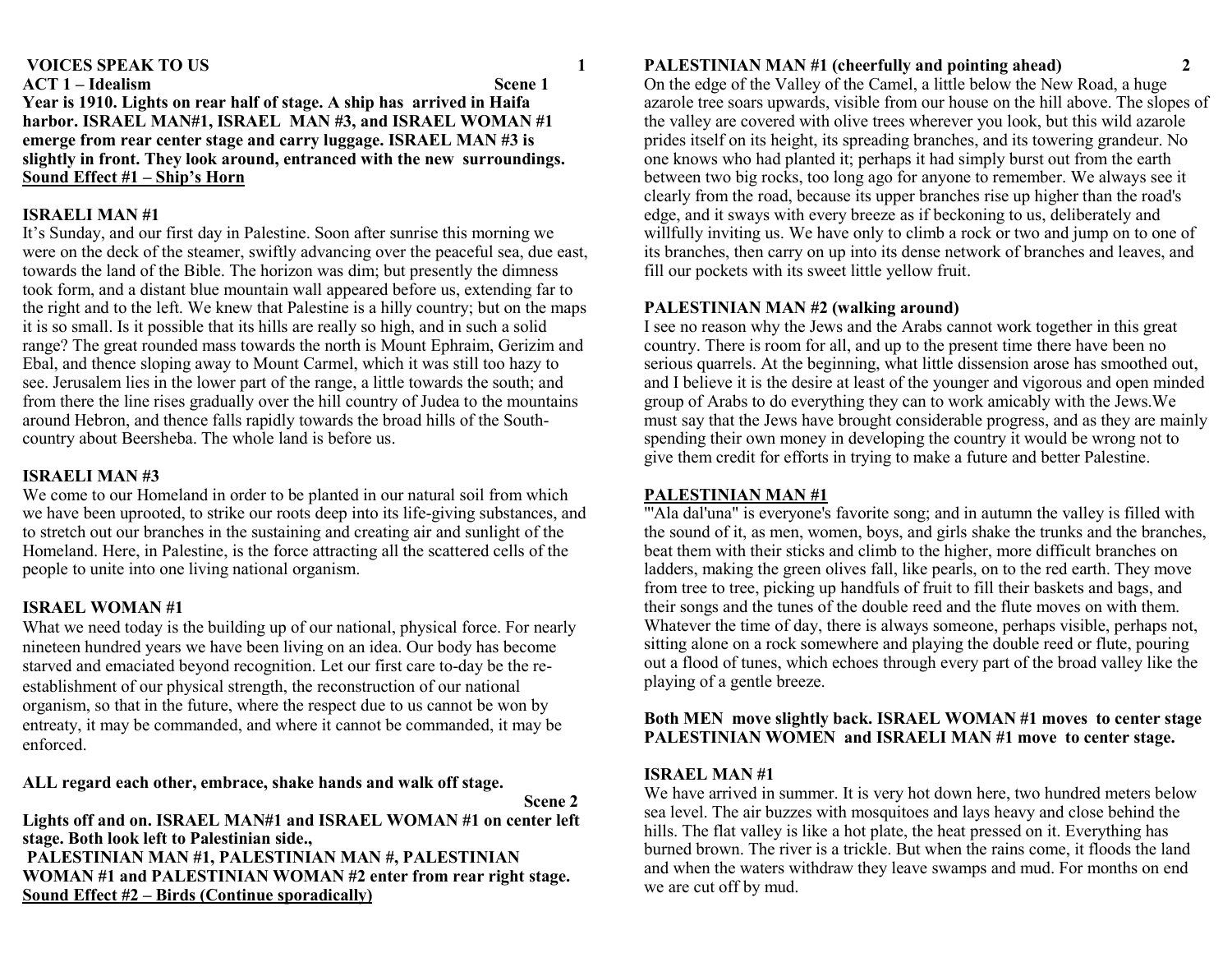### PALESTINIAN WOMAN #1 3

Our children look forward to the yearly community festivities. In the spring, Moslem, Christian and Jew take part in the Moslem Pilgrimage to the tomb of the prophet Moses and watch with delight and excitement the dances of the Dervishe to chanting of heroic songs and banner waving. In the summer, Moslem, Christian and Jew flock to the Valley to take part in Jewish celebrations. .

# ISRAELI MAN #1

A beautiful life, our social aim; closeness within the internal relations between member and member and honorable relations on the outside. A life of work and creativity – a life of culture is what we discuss and argue over many a night in the kibbutz yard. We formed the principles of the "beautiful way of life": equality, liberty and democracy.

# PALESTINIAN WOMAN #2

And in the Autumn Moslem, Christian and Jew alike picnic in the gardens around the tomb of the Holy Virgin Mary, near Gethsemane, where the Christian community spends a day and a night rejoicing. Ours is indeed a Holy City, a city of peace, love and brotherhood, where the stranger can find shelter, the pilgrim loving care and the faithful salvation.

### ISRAELI WOMAN #1

Dawn rises when we begin to work. We number fourteen, with blistered hands and tan, bare and scratched legs. Strong faces, burning hearts. The whole air echoes our tunes, our talk and our laughter. The hoes go endlessly up and down. For a moment one may stop working and wipe the sweat from the forehead with the corner of a kaffiyeh, and throw a loving glance at the sea. So good. Blue, blue, blue wordlessly bearing greetings, healing the soul. Somewhere a sailboat floats over the water, and soon the tiny steamboat carrying passengers from Zemach to Tiberius will exhale its smoke upwards.

At noon we return to the farm, accompanied again by the sea, a blue eye peering at us through the dining hall window. The homeland's blue eye.

### ISRAELI MAN #1

We thought that to talk with the Biluim we would have to wait until sunset – we imagined a village like in Russia – hens pecking on the road, children shouting by the river, and not a soul in sight while the sun is high, and all the peasants are in the fields. But what is this? We are in a pretty street of neat brick houses with red tiled roofs; from one of them comes the tinkling of a piano. The street is full of people strolling up and down. We can't believe our eyes. Let me ask. Who are these? Biluim?

And who does the work? Arabs?

And what do the Jews do? They're managers and supervisors? This is a great shock to us. I say to myself: This isn't what we've come for, and I can see that the others are disappointed as well.

Scene  $3 \t\t 4$ 

Year is 1922. PALESTINIAN MAN #2, obviously bothered, moves to a podium at right rear stage and speaks to a group of people. Actors gather around podium. ISRAELI MAN #3 is slightly to left and rear. He is disturbed at what he hears. Other Israelis are at slightly right front of podium. They remain quiet. Palestinians stand in front of podium,.

# Sound Effect #3 –a mob

# PALESTINIAN MAN #2

(PAL MAN #2 raises hand to calm mob. Speaks when crowd is calmed.) They have sold the country to its enemies because of their greed for money; but it is their homes they have sold. They could have been forgiven if they had been forced to do so by hunger, but God knows that they have never felt hunger or thirst. There is no need to abstain from food - in Palestine a leader would die without food. Let him abstain from selling land and keep a plot in which to lay his bones.

We noticed yesterday a large crowd of Jews carrying banners and overrunning the streets shouting words which hurt the feelings and wound the soul. They pretend with open voice that Palestine, which is the Holy Land of our Fathers and the graveyard of our ancestors, which has been inhabited by the Arabs for long ages who loved it and died in defending it, it is now a national home for them. These are words which displease the heavens. How do the Jews expect Palestine to be a national home when the Muslims and the Christians never asked that it should be a national home for those of them who are not inhabitants of Palestine? We Arabs, Muslim and Christian, have always sympathized profoundly with the persecuted Jews and their misfortunes in other countries as much as we sympathized with the persecuted Armenians and other weaker nations. We hoped for their deliverance and prosperity. But there is a wide difference between this sympathy and the acceptance of such a nation in our country, to be made by them a national home, ruling over us and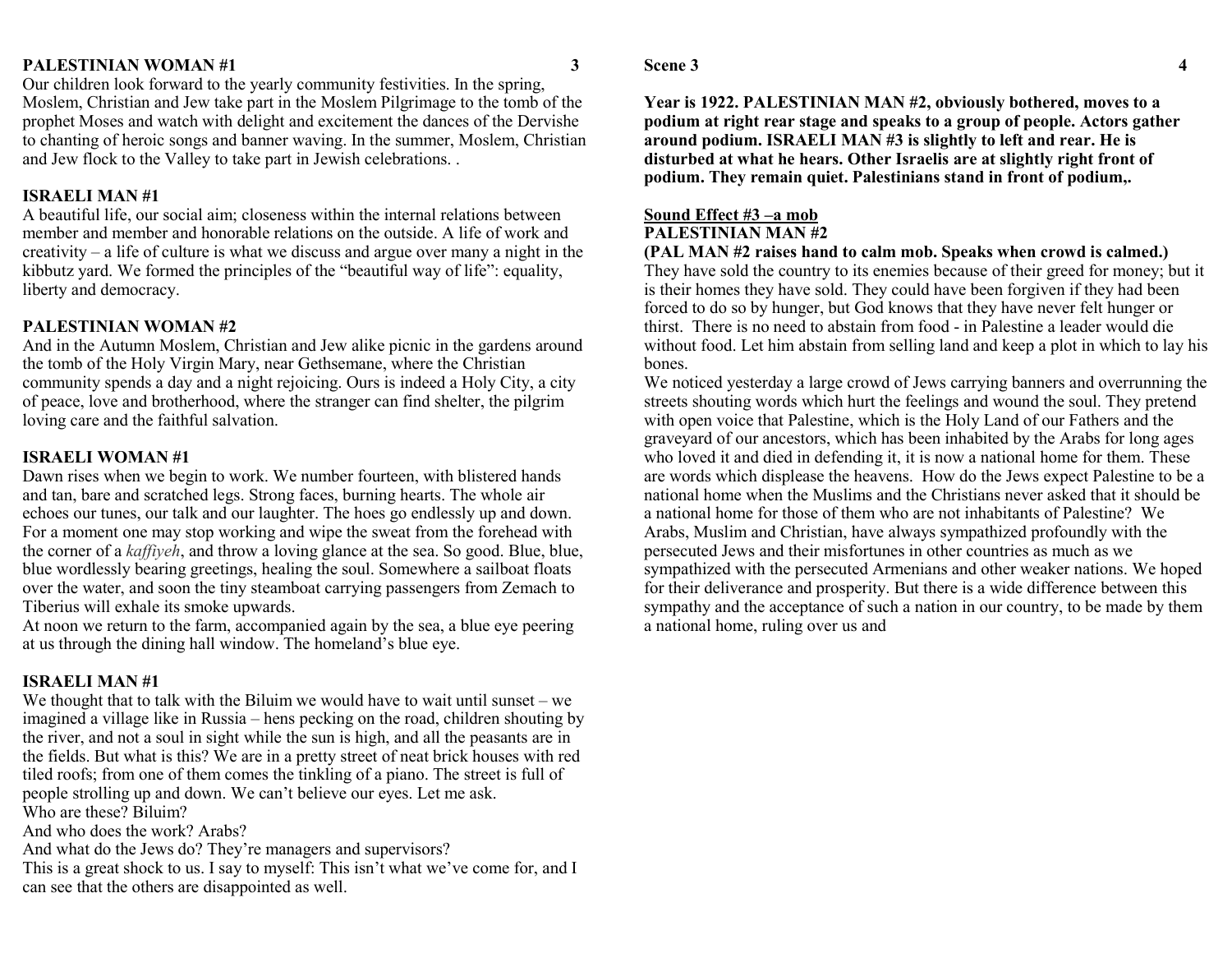## PALESTINIAN MAN #2 (CONTINUED) 5

disposing of our affairs.... The Arabs occupied Spain over seven centuries, and having established themselves there they were scattered all over the globe. Is it now permitted to them to claim the country ruled by them in the past and their old native home, where they left traces of their civilization which still stir their imagination. This is the law of God — a country flourishes and faints, and one dynasty is built on another. Is it now permissible therefore to raise in the twentieth century the feeling of fanaticism and to excite the evil ambition which brought on the present War, destroyed the world, and loaded men with misfortunes which could not he supported even by mountains? We Muslims and Christians desire to live with our brothers, the Jews of Palestine in peace and happiness and with equal rights. Our privileges are theirs, and their duties are ours.

#### Podium is removed. All except ISRAELI MAN #3 and PALESTINIAN MAN #1 move offstage.

Scene 4

Year is 1929. The place is Hebron.

### ISRAELI MAN #3

Even before I begin writing, my hand is already shaking, my head swims, and every limb is trembling. I am unable to get control of myself, because the cries are still ringing in my ears. It is one week today since we came back from the bitter tragedy. Each day I want to write to you, but when I sit down to write, all my limbs start to quiver and tears pour from my eyes, so I have to stop. Today for the first time I was able to pull myself together, with all my strength, with superhuman effort. I got up at dawn and sat down to write. I hadn't started yet, but even before I could begin, my pen was already soaked with tears. Although it seems that I am writing this letter with ink, you should know that it is not ink, but tears.

# PALESTINIAN MAN #1

I feel the pain of the troubles, whether they fall on Arabs or on the English or on the Jews. For that reason you will sometimes find me on the side of the Arabs, at others times on the side of the English, and still other times on the side of the Jews. And if there were animals who suffered from even a faint whiff of these troubles, I would sometimes be on the side of the animals.

# ISRAELI MAN #3

Friday afternoon the situation worsened. We heard that on the street Arabs had already beaten several Jews with clubs. Next we heard that the Jewish stores had closed. The atmosphere was explosive. Everybody was afraid to go out into the 6 street. We locked ourselves in our rooms. Things looked really bad. What should we do? No one could go out, and no one could come in, everybody was fearful. By now the local Jews too were saying that the situation was serious. Suddenly, just one hour before candle lighting, pandemonium broke loose.

# ISRAELI MAN #3 (CONTINUED) 6

Window panes were smashed on all sides. In our building, they broke every window and began throwing large stones inside. We hid ourselves. They were breaking windows in all the Jewish homes. Now we were in deathly fear. As we were blessing the Shabbes candles, we heard that in the Yeshiva one young man had been killed. It was bitter, the beginning of a slaughter.

### PALESTINIAN MAN #1

If I accept him, I'm a traitor to my government; and if I refuse him, I'm a traitor to my language….I told myself that he wasn't appealing simply to me for refuge, but to my whole people as represented in me. He was appealing to the literature expressed in my language before the coming of Islam and after it. He was appealing to that ancient Bedouin who sheltered a hyena fleeing from its pursuers and entering his tent. And I should add that he had bestowed a great honor on me by coming to me for refuge.

### ISRAELI MAN #3

Just then, God, blessed be He, in His great mercy, sent us an Arab who lived in back of our house. He insisted that we come down from the doctor's apartment and enter his house through the back door. He took us to his cellar, a large room without windows to the outside. We all went in, while he, together with several Arab women, stood outside near the door. As for us, we felt that the danger was so great that we had no chance of

coming out alive. Each one of us said his confession in anticipation of death. At any moment we could be slaughtered, for double-edged swords were already at out throats.

We had not even the slightest hope of remaining alive. We just begged that it should already be done and over. But God heard our prayers. Suddenly, the door opened, and the police walked in

ISRAELI MAN #3 moves off stage. Year is 1936 Scene 5.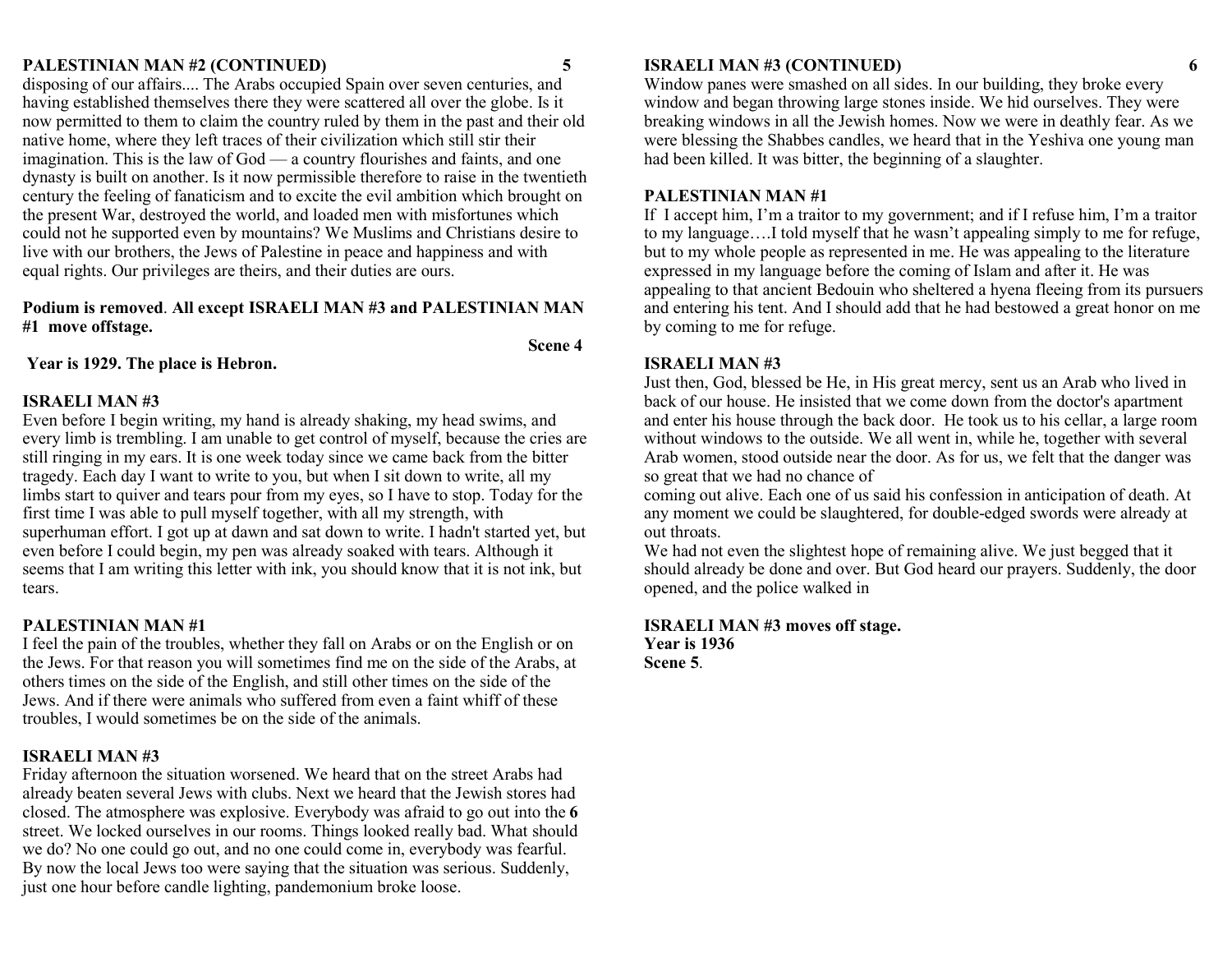#### ISRAELI WOMAN #1 7

Here I will not hear the voice of the cuckoo. Here the tree will not wear a cape of snow. But it is here in the shade of these pines my whole childhood reawakens.

The chime of the needles: Once upon a time I called the snow-space homeland, and the green ice at the river's edge was the poem's grammar in a foreign place. Perhaps only migrating birds know suspended between earth and sky the heartache of two homelands. With you I was transplanted twice, with you, pine trees, I grew roots in two disparate landscapes.

#### PALESTINIAN WOMAN #1

When the hurricane swirled and spread its deluge of dark evil onto the good green land 'they' gloated. The western skies reverberated with joyous accounts: "The Tree has fallen ! The great trunk is smashed! The hurricane leaves no life in the Tree!" Had the Tree really fallen? Never! Not with our red streams flowing forever, not while the wine of our thorn limbs fed the thirsty roots, Arab roots alive, tunneling deep, deep, into the land! When the Tree rises up, the branches shall flourish green and fresh in the sun the laughter of the Tree shall leaf beneath the sun and birds shall return Undoubtedly, the birds shall return. The birds shall return.

### **Year is 1947** Scene 6 ISRAELI WOMAN #2 and ISRAEL MAN #) move to left center stage.

# ISRAEL WOMAN #2

After seventeen days at sea, a long ride from America, we reached Haifa but weren't permitted to disembark until 9:00 clock the next morning. There were about twenty-five of us going to Jerusalem so Egged provided us going to Jerusalem "special" at no extra cost to deliver us and our small personal baggage door-to-door; something the 79<sup>th</sup> Street Crosstown would never have done.

# $\text{ISRAEL MAN #2}$  8

My mother is here. We became separated before the war. I arrived from a displaced persons camp in Germany. The vessel approached the coastline at dawn, somewhere to the north of Mount Carmel. Shortly before dawn I slept for a while on top of the wheelhouse. I woke to see the dim outlines of a mountain towards the southeast. As the light increased and the sun rose, a cry ran over the ship. 'It's Eretz Israel.' We saw Mount Carmel ahead of us and the town of Haifa sleeping in the morning sun below us ... The refugees cheered and began to sing Hatikvah, the Jewish national anthem. People jumped for joy, kissed and hugged each other on the deck.

#### ISRAEL WOMAN #2

The Hebrew University held its official opening exercises yesterday morning. Donned my best duds and boarded the No. 9 bus to Mount Scopus, only to discover admission by ticket or not at all. Very solemn and formal these official occasions. I managed to get the ticket but the doors closed promptly at 10:30, with me still outside. Missed most of the President's speech which I am told was very political out on a limb for Arab-Jewish brotherhood. He was followed by the Rector, then everyone sang *Hatikvah* and shuffled out of the hall.

#### ISRAEL MAN #2

Brotherhood, a good word. On the boat I read the words of one our early Zionists, "In general we have made a crude psychological blunder in our relationship with a large, if assertive and passionate people. At a time when we are feeling the love of the homeland with all our might, the land of our forefathers, we are forgetting that the people who live there now also have a sensitive heart and a loving soul. The Arab, like any man, has a strong bond with his homeland. He will not abandon his country, will not wander far: he has many traditions which bind him to the soil of his homeland, the most dear to him being respect for the graves of his forefathers.. I can still hear the dirge of the Arab women on the day their families left their village of Ja'una, today Rosh Pina , to settle in Hawran, east of the Jordan. The men rode asses and the women walked behind them, bitterly weeping, and the valley was filled with their keening. From time to time they would stop to kiss the stones and the earth." I must remain aware of these words. I'm still too young to attend the University but some day I hope to join the Haganah. If the United Nations votes for our independence, that might be soon.

#### Both leave the stage.

Scene 7 One month later. ISRAELI WOMAN #2 moves to left center stage. All other Israelis move around left stage.

Palestinian MAN #1 and PALESTINIAN MAN #2 move to right center stage. Sound Effect #5 - Cheering crowd.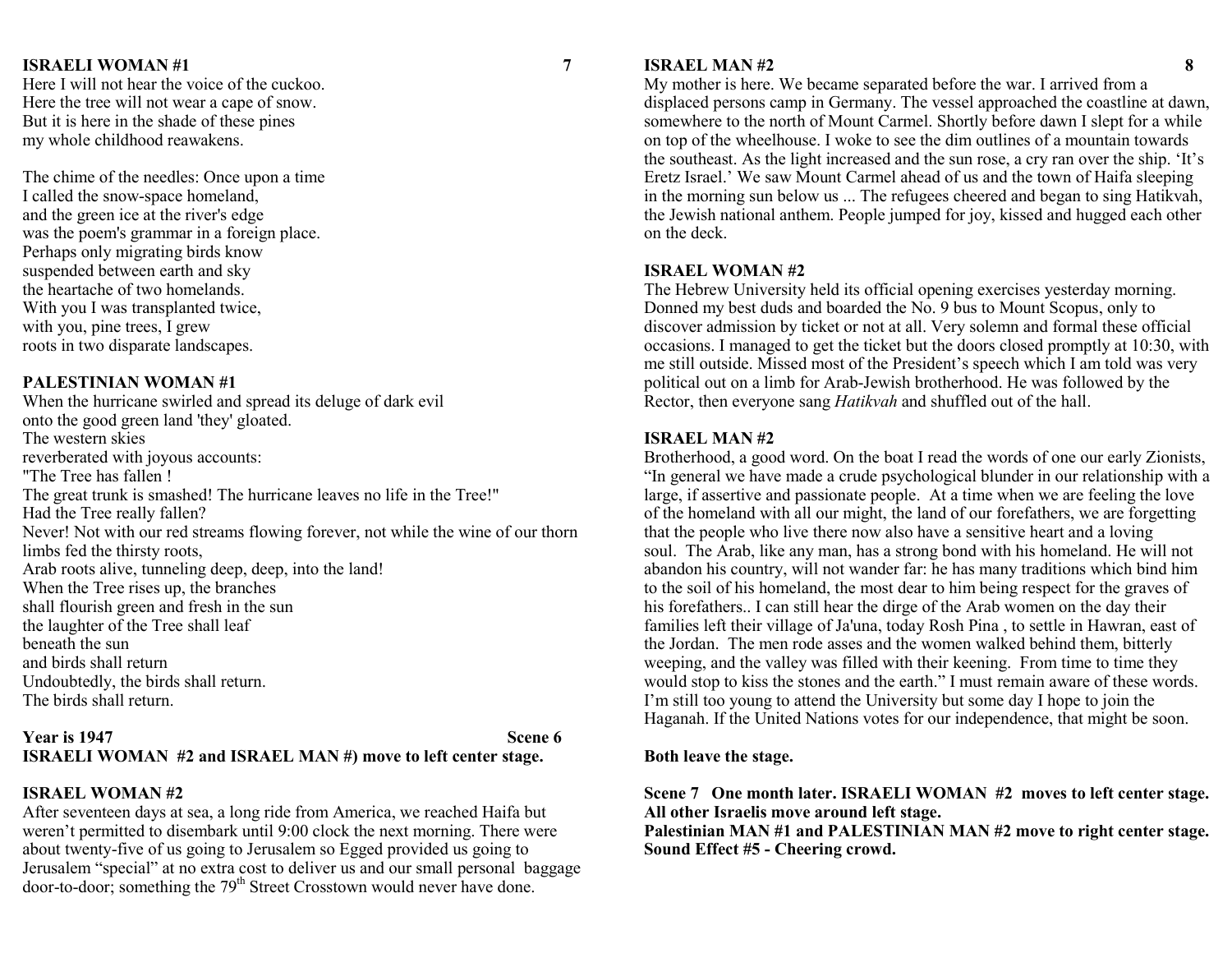### $\text{ISRAEL WOMAN} \#2$  9

I walk in a semi-daze through the crowds of happy faces, through the deafening singing of "David, Melech Yisrael, chai, chai vekayam," David, King of Israel, lives and is alive, past the British tanks and jeeps piled high with pyramids of flag-waving, cheering children. I dodge motorcycles, wagons, cars and trucks which are racing madly up and down King George V Street, missing each other miraculously, their running boards and headlights overflowing with layer upon layer of elated, happy people. I push my way past the crying, kissing, tumultuous crowds and the exultant shouts of "Mazal tov" and came back to the quiet of my room ... to try to share with you this never-to-be-forgotten night. The light in my room was still on from last night. I had planned to go to sleep early since rumor had it that voting at the UN on the Partition Plan would probably be postponed for another day. But, at about 11:00 P.M. there was a knock on the door: "We're getting through to America. Come on down. The voting's tonight." Ten pajama-clad bodies crowded into a room with space enough for five and sat tensely around the battered radio for what seemed like hours while vain attempts were made to get clear reception from Lake Success. We got through just as the announcement of the majority vote was made: thirty-three in favor, thirteen against and ten abstentions.

# PALESTINIAN MAN # 2

This sea is one of politics; if justice spreads high its low tide begins. Yes! He who has crossed the Jordan River is our cousin but he who comes from across the sea is suspicious.

As we inherited from our forefathers, so shall we keep it for our grandsons. As no time was it your home, do not count on it being yours now.

### PALESTINIAN MAN #1

Often my Jewish friends ask when my family had settled in this country. I do not know precisely why they asked me this question but I suppose they had their reasons. I always answered that as far as I knew my paternal grand-father had been born in Jaffa. Once, however, one of my Jewish friends stubbornly asked where we were before then. Presumably he believed that – in keeping with Jewish thinking – this country was largely unpopulated before the Jewish settlement, and it was Jewish development which had lured Arabs from the surrounding countries. This question intrigued me and when I returned home I asked my father. He referred me to his uncle. My old uncle showed me the chart of the family genealogy. Apparently one of his grandfathers had methodically recorded the names of the family in the form of a family tree. From it I learned that I am the eighteenth generation in the country.

# ALL move offstage

Scene 8

#### $\text{ISRAELI WOMAN #1}$  10

We had an iron rule that one should never buy anything imported, anything foreign, if it was possible to buy a locally made equivalent. Still, when we went to Mr. Auster's grocery shop on the corner of Obadiah and Amos streets, we had to choose between kibbutz cheese, made by the Jewish cooperative Tnuva, and Arab cheese: did Arab cheese from the nearby village, Lifta, count as homemade or imported produce? Tricky. True, the Arab cheese was just a little cheaper. But if you bought Arab cheese, weren't you being a traitor to Zionism? Somewhere, in some kibbutz or moshav, in the Jezreel Valley or the hills of Galilee, an overworked pioneer girl was sitting, with tears in her eyes perhaps, packing this Hebrew cheese for us—how could we turn our backs on her and buy alien cheese? Did we have the heart? On the other hand, if we boycotted the produce of our Arab neighbors, we would be deepening and perpetuating the hatred between our two peoples. And we surely would be partly responsible for any blood that washed, heaven forbid. Surely the humble Arab fellah, a simple, honest tiller of the soil, whose soul was still undefiled by the miasma of town life, was nothing more or less than the dusky brother of the simple, noble-hearted muzhik in the stories of Tolstoy! Could we be so heartless as to turn our backs on his rustic cheese? Could we be so cruel as to punish him? What for? Because the deceitful British and the corrupt effendis had set him against us? No. this time we would definitely buy the cheese from the Arab village, which incidentally really did taste better than the Tnuva cheese, and cost a little less in the bargain.

### PALESTINIAN WOMAN #2

Arab villages in the vicinity of the southern suburbs of Jerusalem -- Battir, Walajeh, Beit Safafa, Malha, Sharafat, Beit Jala, El-Khader -- provided us with fresh vegetables and fruit throughout the year. When I think of Battir I recall the peasant women with straight backs who stopped at our house in the early morning in summer carrying on their heads round, flat, dark-brown baskets heaped high with those purple, longish egg-plants of Battir, carefully arranged in tiers. The names of Walajeh and El-Khader bring back to my mind the sweet "jandaly" grape which was our favourite as children. From Beit Safafa a kindly, round-faced elderly woman brought us freshly-picked young marrows, cool and moist with dew, their yellow flowers still attached to them.

When I think of these Arab villages I cannot help but feel nostalgic for the way of life in Jerusalem prior to 1948. It was a personal, human relationship that connected us Jerusalemites with the villages surrounding the city. I remember vividly the early morning scene during the summer holiday when peasant women, proudly carrying their wares on their heads, would arrive at our house. Father would help them put down their heavy baskets and they would then sit down on the floor and, smiling up at us, invite my mother to pick her choice of fruit and vegetables at leisure.

- LIGHTS OUT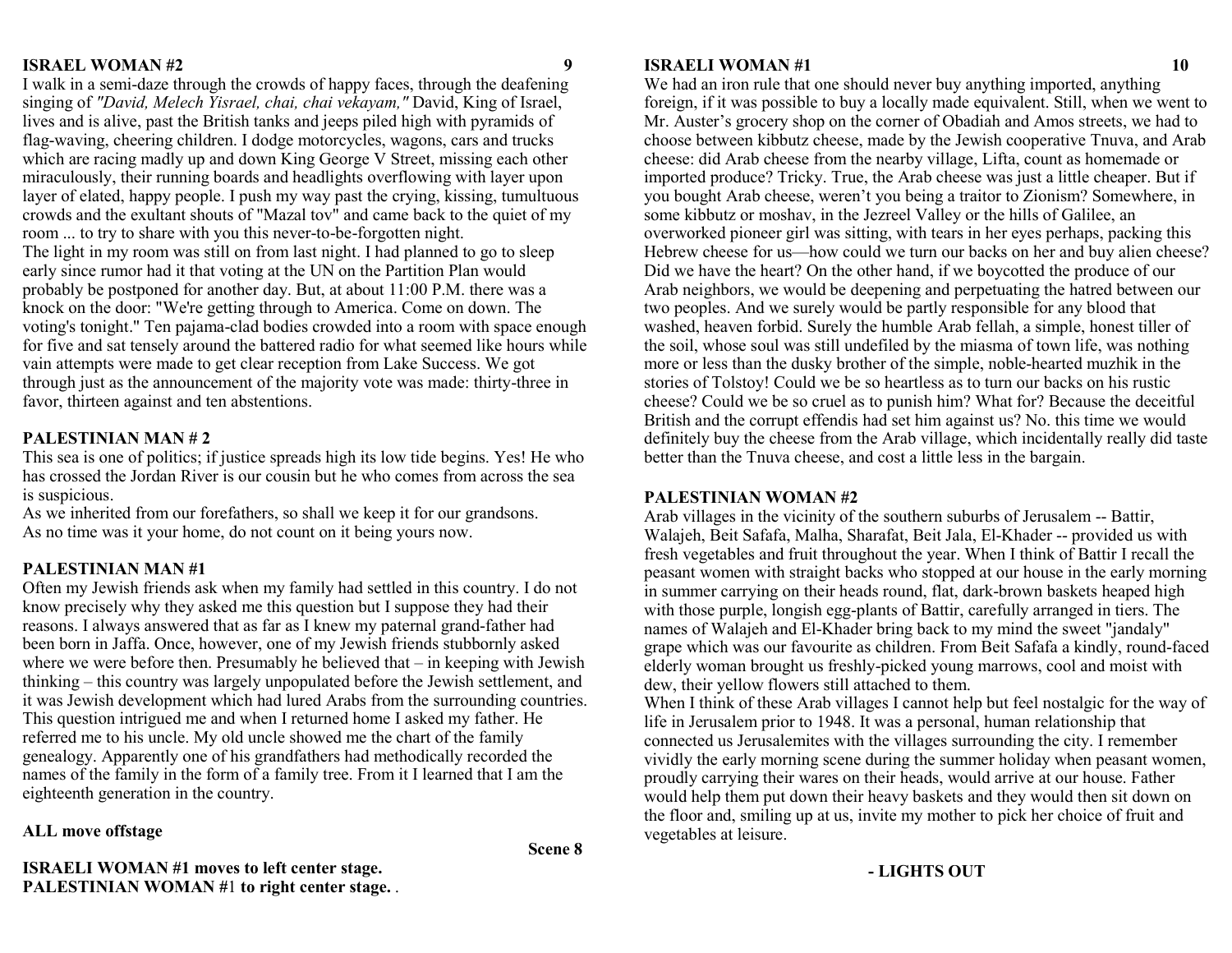VOICES SPEAK TO US 2000 12 ACT 2 – Conflict Time 1948.

All ISRAELIS on left center stage. All PALESTINIANS at right center stage. ISRAELI WOMAN #2 has joined the Haganah Medical Corps and ISRAEL MAN #2 has joined the Haganah military. Lights come on left center stage. ISRAELIS talk to ISRAELIS and PALESTINIANS talk to one another.

### ISRAELI WOMAN #2

Jerusalem's face is sad today. It isn't easy to accept the fact of death, and even harder when you know personally many of those who died. But thirty- five boys is heartbreaking, all young wonderful people.

I can imagine that the death of Moshe Pearlstein from New York, my friend Marsha's brother, must have created a wave of shock. The American group here is very grieved. Moshe was a great guy. Oded was also among the dead. You remember I mentioned him before. He was one of the first Sabras to befriend me. In fact, when I first arrived he took me on an excursion to that very area and hiked me over those hills to visit the kibbutzim in Gush Etzion so I would learn to love the land as he did. Just before he left for this assignment he came to say "hello" and we talked at length as always arguing in earnest about... Oh hell, what's the difference now?

## ISRAELI WOMAN #2 remains in position

Sound Effect #6 – War Lights dim on left center stage and come on right center stage, where PALESTINIAN MAN #1 stands.

### PALESTINIAN MAN #1

May 13, 1948, is a day that will remain forever engraved in my memory. Less than twenty four hours before the proclamation of the Israeli state, my family fled Jaffa for refuge in Gaza. We had been under siege: the Zionist forces controlled all the roads leading south, and the only escape left open to us was the sea. It was under a hail of shells fired from Jewish artillery set up in neighboring settlements, especially Tel Aviv, that I clambered onto a makeshift boat with my parents, my four brothers and sisters and relatives. Hundreds of thousands of Palestinians started for exile that day, often under tragic conditions. I was overwhelmed at the sight of this huge mass of men, women, old people and children, struggling under the weight of suitcases or bundles, making their way painfully down to the wharves of Jaffa in a sinister tumult. Cries mingled with moaning and sobs, all punctuated by deafening explosions

The boat had scarcely lifted anchor when a woman started shrieking. One of her four children wasn't on board and she implored us to put back to port to look for him. Caught under the heavy fire, we couldn't turn back without risking the lives of the several hundred people, many of them children, crushed together in

## PALESTINIAN MAN #1 (CONTINUED) 2

the small craft. She broke down into sobs. Some of us tried to calm her by saying that her son would surely be picked up and later brought to Gaza. Her nerves finally cracked and she straddled the rail, throwing herself into the sea. In an apparent effort to save her, her husband jumped in after her. The angry waves finally swallowed them up under our very eyes.

We remained rooted to the boat, paralyzed with horror.

#### Lights dim and come on stage where ISRAELI MAN #3 talks excitedly.

#### ISRAELI MAN #3

I live in a place not far from Israel's first Prime Minister, David Ben-Gurion, and I got the invitation from someone who came on a motorbike. He handed it to me and did not say another word. I asked him what it was, and he said he was not allowed to tell me. At the same time I got a telephone call, from one of Ben-Gurion's staff, and they asked me not to tell anybody that I had got this invitation. But of course in a way that was rubbish because a few hours later everybody knew about it. I still have the original invitation. It reads:

'From the Administration of the Nation, Tel Aviv, 13 May 1948. We are honoured to send to you this invitation to the session of the declaration of independence. It will take place on Friday, 14 May 1948, at four o'clock in the afternoon in Museum Hall, 16 Rothschild Boulevard.

'We request that you keep the content of this invitation and the date of the convention of the council a secret. Invited guests are requested to come to the hall at three-thirty. Sincerely, the Secretariat.

I will never forget it. We were called to the meeting, it started at four o'clock, the state was declared, and it finished on the dot at five-thirty - such punctuality never normally happens at a Jewish function! I had this feeling in me that this was a historic moment, not just for the Jews, but for the world.

## Lights dim and light again on right center stage, where PALESTINIAN WOMAN #1 stands exhausted.

#### Sound Effect #7 – Trucks

## PALESTINIAN WOMAN #1

At Al-Nakura, our truck parked, along with numerous other ones. The men began to hand in their weapons to their officers, stationed there for that specific purpose. When our turn came, I could see the rifles and guns lying on the table and the long queue of lorries, leaving the land of oranges far behind and spreading out over the winding roads of Lebanon. Then I began to weep, howling with tears. As for my mother, she eyed the oranges silently.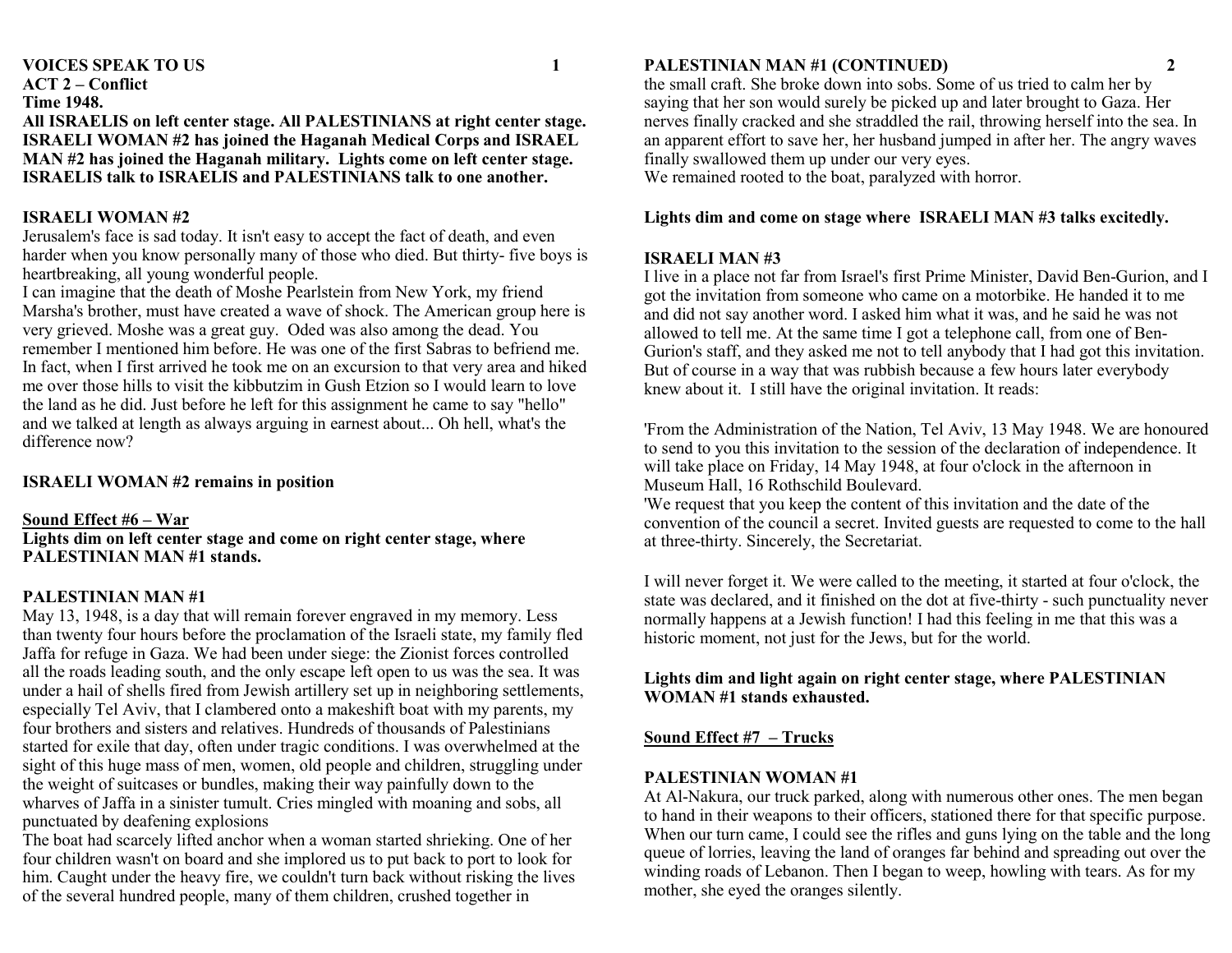#### Lights come on again at left center stage, where 3 ISRAELI WOMAN #2 talks.

# ISRAELI WOMAN #2

From the roof of the hospital, I watched this morning's parade, a parade of soldiers of the Jewish State. Not partisans or underground fighters. Soldiers, standing erect and proud, rain puddles six inches deep, wearing shabby outfits - winter uniforms still haven't reached us -- listening to lofty words of accomplishment and tribute.

I, too, listened but my thoughts wandered -- drifted back to last November 29th, 1947, Jerusalem, the courtyard of the Jewish Agency building, the spontaneous joy that filled the streets when the United Nations resolution calling for a Jewish State was approved.

And now we march, we form ranks, we listen to speeches, we salute officers: Natan, as they taught him in the Russian army; Lev, as he learned in the RAF; Aryeh, as they do in the Polish army; Uzi the Sabra, reluctantly; Moshe, in Turkish style. All of them, saluting the Jewish Officer in Command, representing Tzva Haganah LeYisrael, Israel Defense Forces. The same people who were partisans last year are soldiers today and civilian citizens of the State of Israel tomorrow. I wondered whether "tomorrow" would be another year or an eternity? Like everything else here, it has happened very fast, too fast --the twenty-ninth of November is just a red-letter day on the calendar. A fighting people hasn't time to be sentimental. But I couldn't help thinking of Moshe, Oded, Zvi, Amnon, Yaakov, Aryeh, Matty, Nachum and a hundred others in Jerusalem, who a year ago danced and sang through the night with me, but didn't live long enough; they fell before the dream came true.

# ISRAEL MAN #2

That night on the roof in Beersheba we talked about life and death, mourned those who had died and wondered about the progress of the wounded, talked a lot about what had happened to us that day, about fear...... We talked about banding together after the war and settling down to raise chickens in a cooperative. Nobody talked about their children, none of us had children.

# ISRAELI WOMAN #2 4

The lump in my throat was too big in my mouth.

Was it only a year ago? No, it was worlds ago, each a separate world: the University, the Haganah, Deir Yassin, the Burma Road, Sheikh Jarrah, Katamon, Talpiot, Tel Aviv, Haifa -- worlds of people, places and events.

# Lights on slightly left of center Stage. ISRAELI MEN #1 and #2 walk to lit area talking to each other.

# ISRAELI MAN #1

We feel that we were taking part in an unprecedented heroic undertaking, creating a new world, a new society, a new human being, a new culture, a new language. We remember where we came from – from a Europe that was turning into a hell for the Jews. We know that it is our duty to build a safe haven for millions of Jews who are living in growing danger and who have nowhere to escape to.

### Pioneer Song – low volume background

There is a spirit of togetherness, of belonging, of idealism. The new songs express it. We all sang them in the youth movements, at Kibbutz evenings, during trips around the country, even in the diverse underground organizations, and at school.

# Military Song – low volume background

# ISRAELI MAN #2

The songs of the War of Independence have joined the pioneer songs. Regarding them, too, not a few among us suffer from cognitive dissonance. On the one side – what we felt then. On the other – the truth as we know it now. For the fighters – as for the entire Yishuv – it is, quite simply, an existential war. The slogan is "There is No Alternative," and all of us believe in it completely. We are fighting with our backs to the wall, the lives of our families hang in the balance. The enemy is all around us. We believe that we, the few, the very few, almost without arms, are standing up against a sea of Arabs. In the first half of the war, the Arab fighters, known to us as "the gangs." indeed dominated all the roads, and in the second half, the regular Arab armies approached the centers of the Hebrew population, surrounding Hebrew Jerusalem and coming close to Tel-Aviv. The Yishuv has lost 6000 young people out of a population of some 635 thousand. Whole yeargroups are decimated. Innumerable heroic acts were performed.

The idealism of the fighters find its expression in the songs. Most of them are imbued with faith in victory, and, of course, total conviction of the justness of our cause. We did not leave Arabs behind our lines, nor did the Arabs leave any Jews behind theirs. It looked in those circumstances like a simple military necessity. The fighters did not think about "ethnic cleansing" – a term only more recently invented.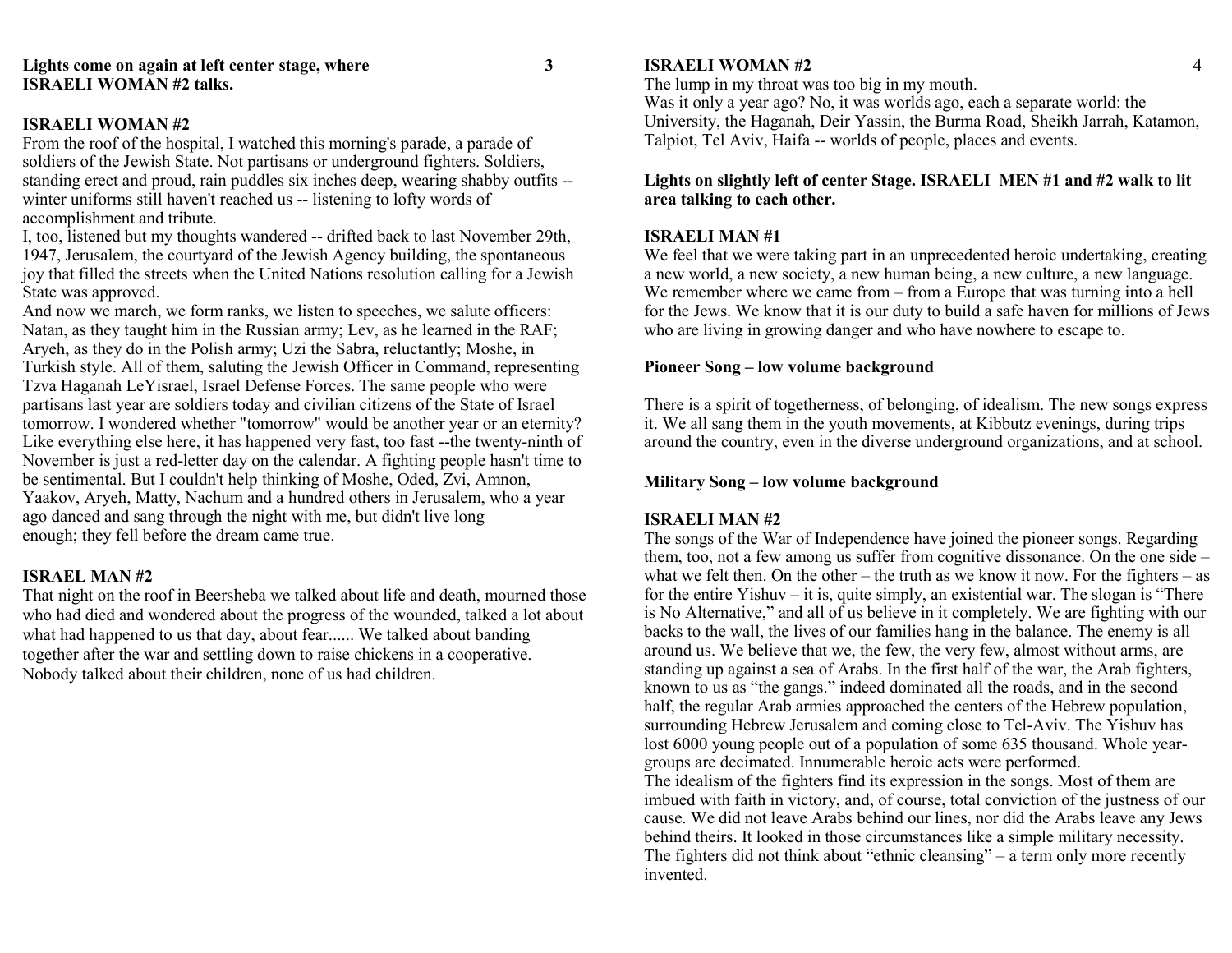#### ISRAELI WOMAN#1 5

Today we sit at home and criticize. We accept a reality to raise our children for 18 years, send them to the army, and encourage them to be good soldiers. They might die. This is not a reality we should accept! Women, let's get together, change politics, and make sure we are in a more powerful position. Maybe women have a different perspective where we can overcome conflict and change reality. We must make our voices heard together. When you lose a child, it's not a matter of whether you are from the Palestinian side or the Jewish side. A mother is a mother.

#### Lights dim and light again on right center stage, where PALESTINIAN 5 MAN #2 stands. PALESTINIAN MAN #2

And after the flood none was left of this people This land. But a rope and a pole None but bare bodies floating on mires Leavings of kin and a child None but swelled bodies Their members unknown Here wreckage, here death, here drowned in deep waters Scraps of a bread loaf still clasped in my hand Here quivering dead eyes Here lips crying vengeance

Scraps of my people and country Some weeping, some crazed, some in tremor Scraps of my people, my father, my mother There's nobody left in the tents Here children? You ask and she'll scream And the torrent is jeering, she never gave birth How to these people, black tents, On pole sands

Drowned have they been forever.

PALESTINIAN MAN #2 leaves. Lights on slightly right of center Stage.

ISRAELI MAN #3 enters the conversation.

### $\text{ISRAELI MAN} \# 3$  6

I feel sympathy for the Palestinian people, which truly underwent a hard tragedy. I feel sympathy for the refugees themselves. But if the desire to establish a Jewish state here is legitimate, there was no other choice. It was impossible to leave a large fifth column in the country. From the moment the Yishuv was attacked by the Palestinians and afterward by the Arab states, there was no choice but to expel the Palestinian population.

#### PALESTINIAN WOMAN #1 enters

As if we were a thousand prodigies Spreading everywhere In Lydda, in Ramallah. In the Galilee… Here we shall stay, A wall upon your breast, And in your throat we shall stay, A piece of glass, a cactus thorn, And in your eyes. A blazing fire.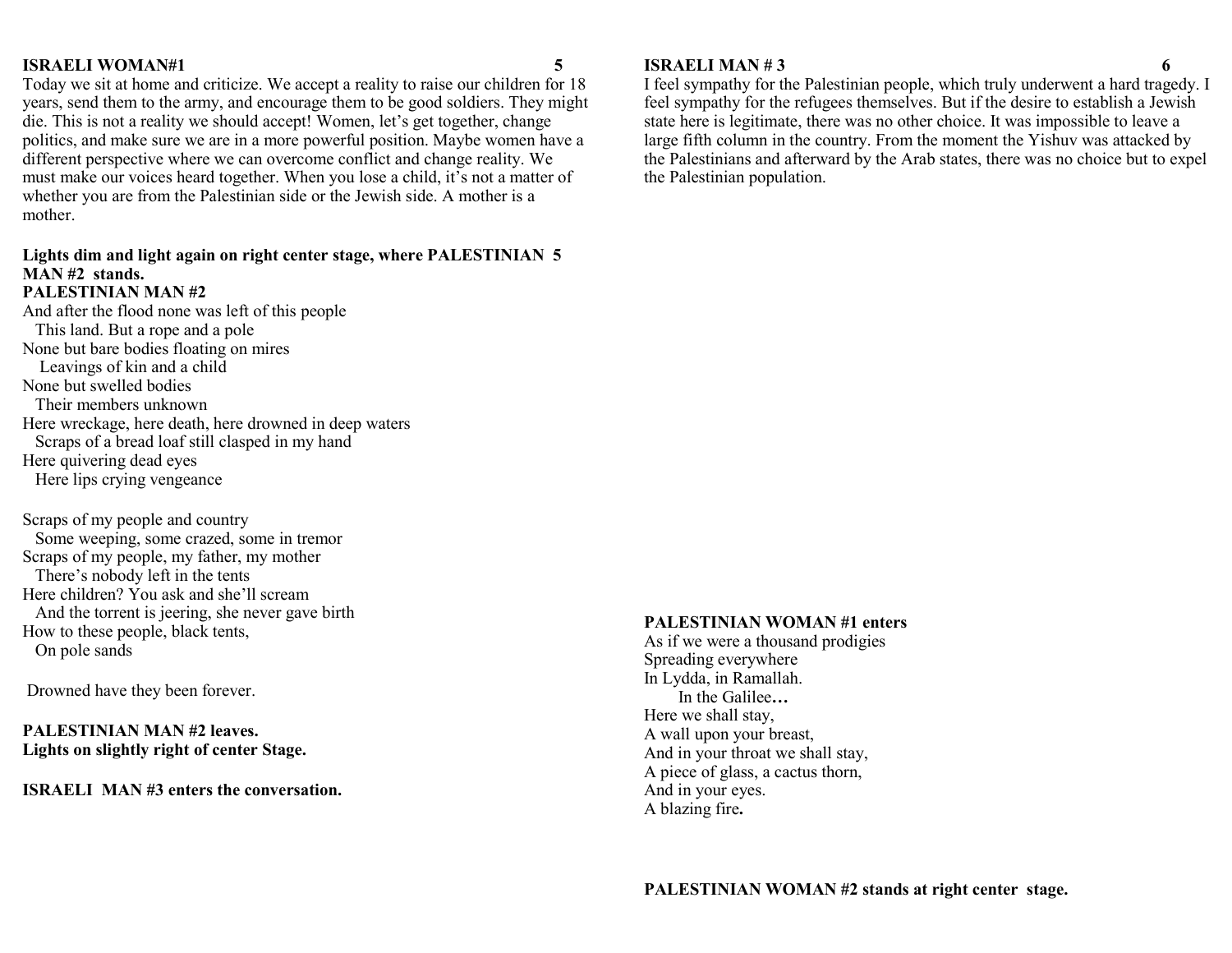### PALESTINIAN WOMAN #2 7

In 1953, five years after the year of the disaster, we settled close to Ramallah, so near to our Katamon neighborhood in Jerusalem, yet so far. A rigid Jordanian-Israeli border divided us from the family home that came to life over and over in our memories, as if we had left only yesterday.

In 1967, a month after the Six Day War, when people were allowed to go from one part of Jerusalem to the other, my sister and I made our way on foot into Katamon, yearning. Now, in the heart of the Jewish neighborhood called Gonen, on Yordei HaSira Street, Number 8, we found what had been, in our youth, our house, our mother's and father's and son's and we two daughter', and the house of relatives and friends and guests from near and from far. A building that housed a committee of wise men who considered all aspects of Palestinian life ceased in an instant to exist under the blows of the weapons of war and became, over time, with the help of contributions from American Jews, a WIZO nursery and kindergarten.

When we heard rumors that our father's large, renowned library was being held in the Hebrew University National Library, we went there. We introduced ourselves, and were taken to one of the senior librarians. He was courteous, but what he had to say was harsh. You have no right to claim anything, he said, because each volume individually, and all of them together, are abandoned property. He may have seen us look amazed, and perhaps also angry, for he repeated that since 1948 all Palestinian property, books, buildings, fields, villages, towns, has become the property of the state of Israel. We asked at least to be permitted to view the books, maybe touch them, or page through them, but the librarian, obstinate, agreed to show us just one book, only one, whichever we chose, whichever they remembered. After some time the librarian returned, holding the book. He let us page through it in front of him, as if we were dangerous culture robbers, and waited for us to return it

- LIGHTS OUT -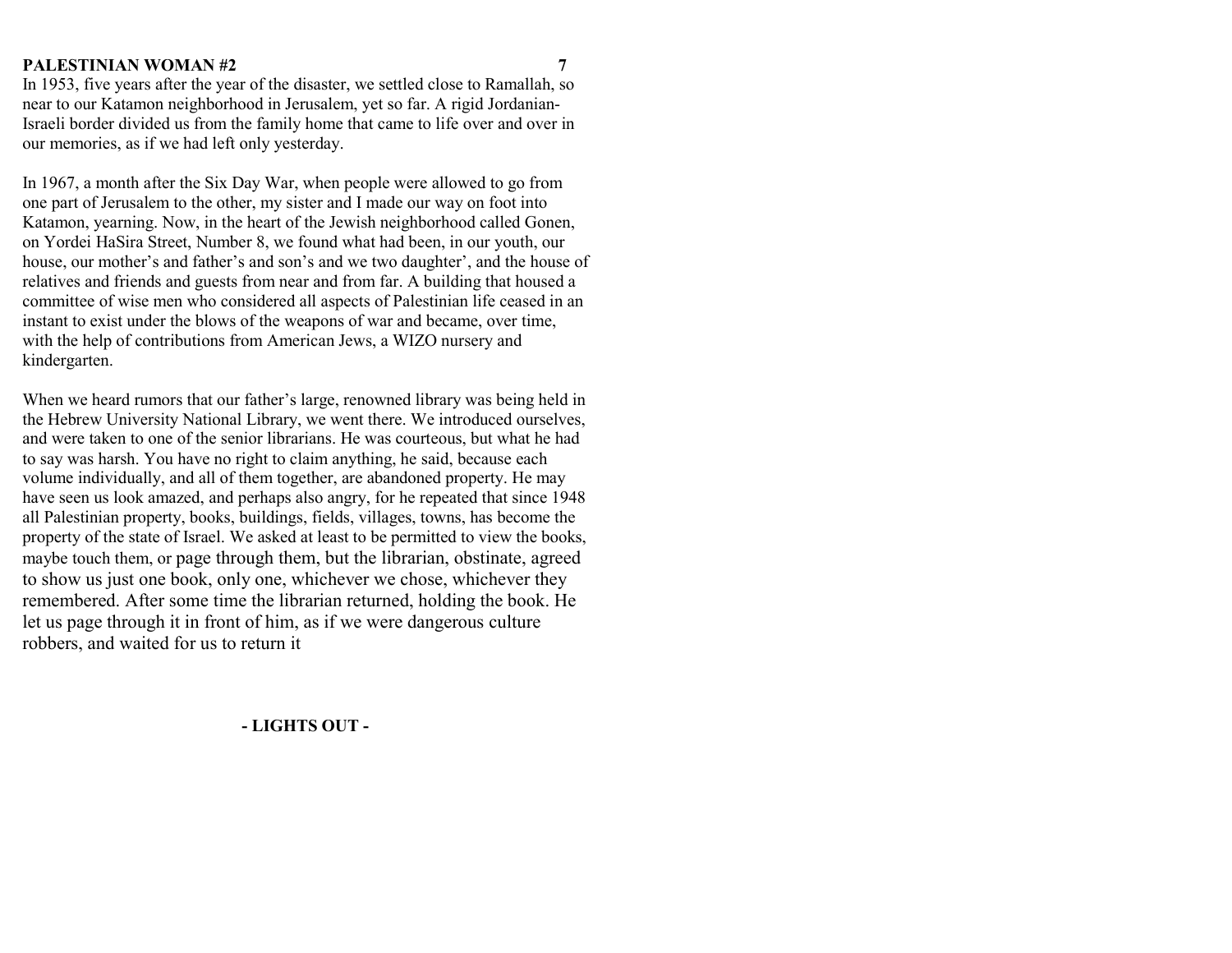### VOICES SPEAK TO US 1 ACT 3 – Reaction

The year is 1968. Scene 1 Light is on PALESTINIAN WOMAN #1 at right front stage. Her movements follow her words. She acts out each movement.

# PALESTINIAN WOMAN #1

Twenty years since I had seen Northern Galilee. I was finally given a permit by the Israeli military authorities to visit and decided to take my daughters with me. It took less than three hours to reach Safed, renamed Tsvat by Israel after 1948. The van stopped in front of the white stone home that held childhood memories. I proceeded to the familiar metal door, where I knocked. A large eastern European woman opened the door. We argued. I returned to the van, my hardened face wet with tears. "She wouldn't let me in! She still has the same curtains I made with my mother."

We proceeded in silence, as I wept discretely, to lunch at a hotel on Lake Tiberias, where my youngest child grew hyper. Instead of imposing my usual military-style discipline on the child, I encouraged her "splatter water," "make more noise" – a shock to the rest of the family. The Israeli waiter hurriedly came to the table demanding, in Hebrew, they stop the raucous behavior. It was then that my defiance exploded into cursing the waiter in Arabic. "We can do whatever we please! This is my father's hotel!" Until that moment, my children had been sheltered from knowing anything about my dear loss.

Light shifts to left front stage where ISRAELI WOMAN #1 stands.

### ISRAELI WOMAN #1 (walking around)

We finally settled in Ramle, in a big stone house that had belonged to an Arab family...In the back of the house was a lemon tree, which almost collapsed each year under its fruit... One morning, right after the Six-Day War, an Arab man turned up at the front door. He said: 'My name is Bashir el-Kheiri. This house belonged to my family.'

One day - I shall never forget it - Bashir's brother came to Ramle with his father. The old man was blind. After entering the gate, he caressed the rugged stones of the house. Then he asked if the lemon tree was still there. He was led to the backyard. When he put his hands on the trunk of the tree he had planted, he did not utter a word. Tears rolled down his cheeks. My father then gave him a lemon. He was clutching it in his hands when he left. Bashir's mother told me, years later, that when her husband couldn't sleep, he used to pace up and down their apartment holding in his hand an old, shriveled lemon.

### Both leave stage.

#### ISRAEL MAN #2

It was a battalion operation. They spread out over the whole village, took over the school, smashed the locks, the classrooms. One was used as the investigation room for the Shin Bet, one room for detainees, one for the soldiers to rest. We went in house by house, banging on the door at two in the morning. The family's dying of fear, the girls are peeing in their pants with fear. We go into the house and turn everything upside down.

Gather the family in a certain room, put a guard there, tell the guard to aim his gun at them, and then search the rest of the house. We got another order that everyone born after 1980... everyone between sixteen and twenty-nine, doesn't matter who, bring them in cuffed and blindfolded. They yelled at old people, one of them had an epileptic seizure but they carried on yelling at him. Every house we went into, we brought everyone between sixteen and twenty-nine to the school. They sat tied up in the schoolyard.

# ISRAEL MAN #3

The Defense Minister awoke me with the news that a four-month-old Palestinian girl had been killed when an Israeli tank opened fire on the Khan Yunis refugee camp in Gaza. The Israeli military said the attack was in response to mortar fire from the area. Iman Hijo was the youngest victim of the Palestinian uprising to date but, though her name went round the world, the story did not lead even the liberal Ha'aretz newspaper. Instead, the story of the day was that the Israeli navy had intercepted a boatload of weapons destined for Gaza.

### PALESTINIAN WOMAN #1

I want to avenge the blood of the Palestinians, especially the blood of the women, of the elderly, and of the children, and in particular the blood of the baby girl Iman Hejjo, whose death shook me to the core.... I devote my humble deed to the Islamic believers who admire the martyrs and who work for them.

We have been asking for help all along but the world is deaf to what we say. The only way we can make an impact is to take steps to be heard. We scream, we cry and become martyrs, but no one hears us because they don't want to hear. If you want a strong person to hear you, then you have to be stronger than that person. The only way the Palestinians can be stronger is through suicide bombings. ALL leave stage.

### Scene 3

ISRAEL MAN#1 ISRAEL MAN #3 and ISRAEL WOMAN #2 on left stage. PALESTINIAN MAN #2, PALESTINIAN WOMAN #!, PALESTINIAN WOMAN #2 on right stage.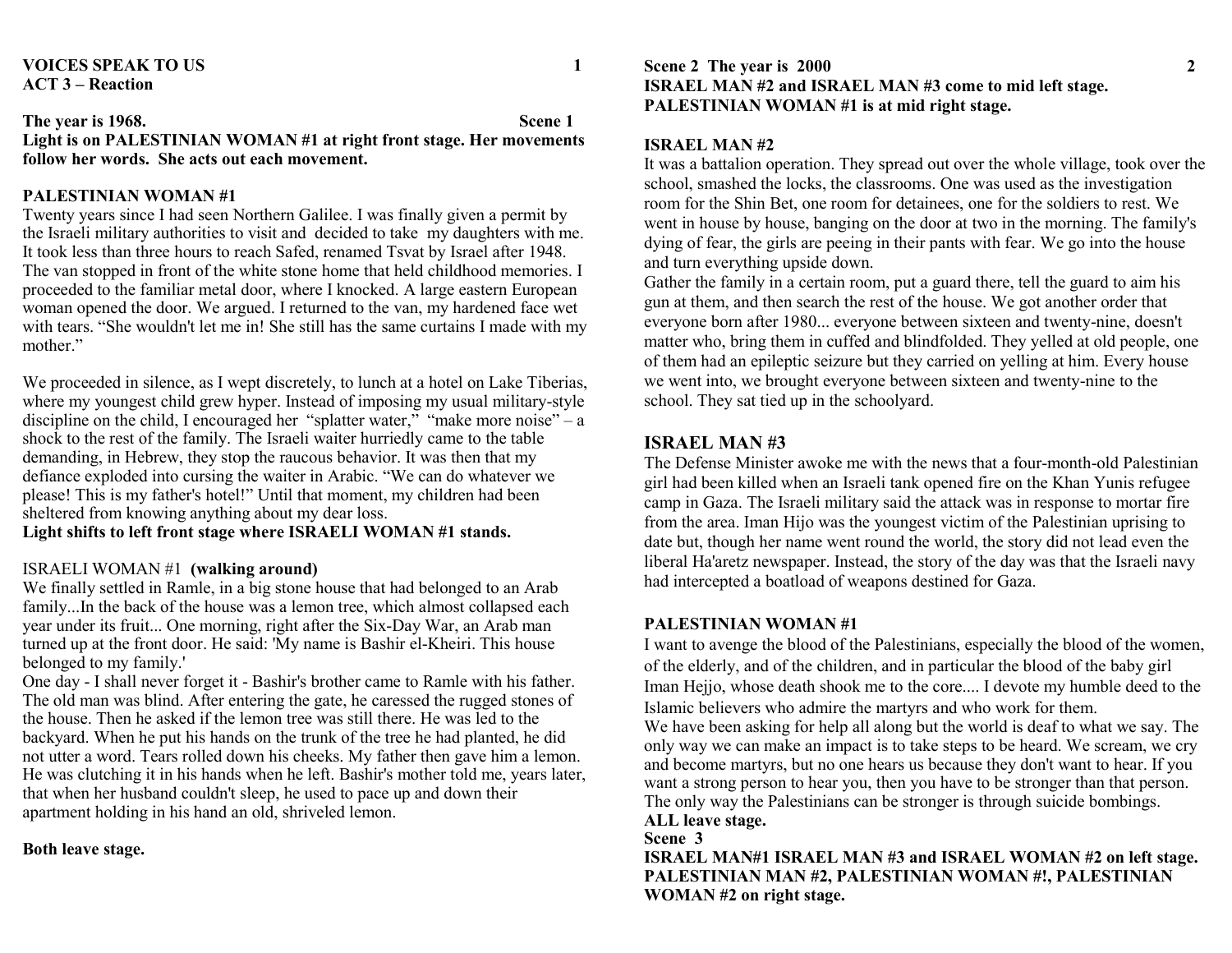### Lights come on ISRAELI MAN #1 standing at front left stage. 3 ISRAELI MAN #1

It was a cold, miserable winter day, the week before Pesach, and Yehonathon hadn't been feeling well. That's how this whole thing started. he had a strep throat, he could hardly speak. I'd just taken him to the doctor and had a prescription in my pocket. I was going to stop off at the pharmacy to have it filled, and the two of us were on our way home, walking hand-in-hand along King George.

Lights flash on and off Sound Effect #8 – Bomb Explosion

# ISRAELI MAN #1 (CONTINUED)

The guy blew up three feet behind us.

PALESTINIAN MAN #2 moves to right front stage.

# PALESTINIAN MAN #2

Do you know what it means for a child to see his father spat at and beaten before his eyes by an Israeli soldier? Nobody knows what happened to our children. We don't know ourselves except we observe that they lose respect for their fathers. So they, our children, the children of the stone as they became known, tried the Intifada - the Uprising. Seven long years our children were throwing stones and being killed daily. Nearly all our young men were arrested, the majority were tortured. All had to confess. The result was every one suspected that all people were spies. So, we were exhausted, tormented and brutalised. What else could we do to return to our home? We had almost forgotten that and all what we wanted was to be left alone. What else could we try?

Lights flash on and off. Sound Effect #9 – Bomb Explosion

# ISRAELI MAN #1

Everything was in smoke, like a fog, and I couldn't see anything. I didn't see Yehonathon fall down. I was pushed forward by the shock wave. Picture someone pushing you powerfully from behind and you have no control. I was thrown like a sack of potatoes about five meters forward and the next thing I knew, I saw that my arm was bleeding.

# PALESTINIAN WOMAN #1 moves to right front stage. PALESTINIAN WOMAN #1

Our blood will not be shed in vain. The murderer will yet pay the price and we will not be the only ones who are crying. If our nation cannot realize its dream and the goals of the victims, and live in freedom and dignity, then let the whole world be erased. May you always be content with me, my parents, and au revoir in the gardens of Paradise.

PALESTINIAN MAN #2 and PALESTINIAN WOMAN #1 leaves stage

# Sound Effect #10 – – Bomb Explosion 4 ISRAELI MAN #1

He was the first one to be put in an ambulance. I started to climb in but they closed the door and started pulling out -- they didn't know who I was. I screamed, 'Ani ha aba! I'm the father. At Hadassah, CT scans showed Yenothan had a brain wound. They determined that Yehonathon was paralyzed on the left side and that he was blind.

# Scene 4

# Sound Effect #11 Loud banging PALESTINIAN WOMAN #2 on right stage

# PALESTINIAN WOMAN #2

I was riding in a taxi, looking out for my daughters who were coming out of school. On the left I saw a Border Police jeep. I looked at them and thought: Why are they coming now? To abuse our children? Inshallah, nothing will happen. My daughters will only inhale gas. When I arrived at the Al-Ram intersection a teacher from the school called me and told me that Abir had fallen, and asked that her mother come to school to pick her up. I called home to tell her mother, and Arin, my older daughter, who is 12, was crying. I didn't understand a thing. A neighbor took the phone and told me: The soldiers fired at your daughter's head and she's been wounded.

# ISRAELI MAN #1

The morning after the bombing, when I saw Yehonathon for the first time after his first surgery, his eyes were completely gray. His head was terrifying to see. I sat next to him and said Shema. Then I went outside and cried. When the doctors decided to bring him out of the sedative, the entire staff came in to watch. They wanted to see how he'd react to questions, and to some general commands -- to see what he could and couldn't do.

They asked his mother to say something, and at the sound of her voice, Yehonathon opened his eyes and said, 'Ima sheli. Ani ohev otah.' My Ima. I love you. Everyone in the room started crying.

# PALESTINIAN WOMAN #2

I called the school and they told me they had taken her to Makassed Hospital [in East Jerusalem]. I immediately drove to Makassed, on the way I saw the Border Police jeep next to the local council building, but I thought that there was no time for speeches now. When I arrived at Makassed they told me that her condition was very critical. They told me she needed an operation. I was afraid and I told ) them that she had an Israeli ID and I wanted to take her to Hadassah Hospital. In order to speed things up I contacted the Peres Center for Peace, whose staff really helped me and sent a Magen David Adom ambulance and took her to Hadassah. There they decided that no operation was necessary. Thank God, I said to myself.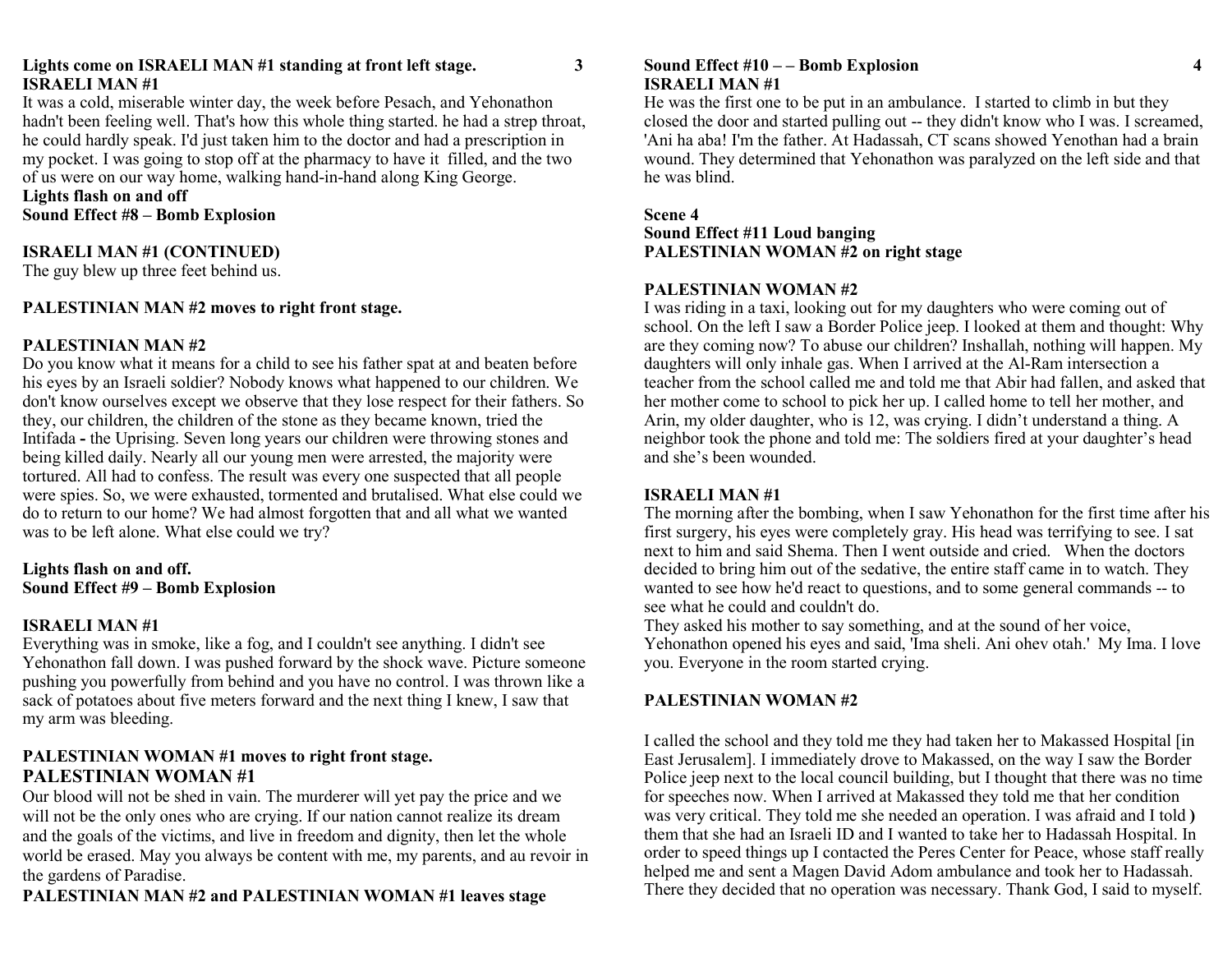#### ISRAELI MAN #1 6

Why did this happen? You can answer it in one of three ways.

The first answer is: 'It was a random event. I was in the wrong place at the wrong time.' The second is, 'It happened because of the Arabs; Arabs have the power to hurt people.' If you believe either of these two, you're repudiating the Torah. The Torah is full passages that there is no such thing as chance, and that there is nothing separate from God. Would anyone say, 'God was out having coffee when this happened'? And if you believe that the Arabs possess power independent of God's Will, you're denying Divine providence, and that God is One. There's only one other possibility: everything is from God and God is only good. Everything evil in the world is under God's total control. The Ramchal writes this, and a person has to see this very clearly, that all is controlled by the Almighty. Even though we may not understand it, this is the foundation: that everything which happens is for the good. Even though it was very painful and we did a lot of crying, what we went through was only from the Hand of God. On this, there was never a moment of doubt.

We knew that whatever would be with Yehonathon, either God runs the world or 'God is One' is not true. One answer that's given is this: it says in the passages that when we went down to Egypt we were 70 souls, but when we left, it was as one, a united people. That's what happened with this bombing. We came out better than we came in.

# PALESTINIAN WOMAN #2 (almost screaming)

At 7 P.M. her condition deteriorated; suddenly she needed an operation. We have to hope for a miracle, the doctors told me. I understood that my daughter needed a miracle and there are no miracles these days. I told myself that I didn't want to take revenge. The revenge is that this 'hero,' whom my daughter endangered and shot at, be put on trial. Afterward she was officially declared dead.

# ISRAELI MAN #3 and ISRAEL WOMAN #2 come to front left stage

# ISRAELI MAN #3

My children would never do such a thing. . . never have killed in cold blood. But my children were never humiliated. They have never been hungry. My children grew up in warm and peaceful home. No one ever burst in on them in the middle of the night. I'm not in a position to judge. Nor do I want to.

# PALESTINIAN WOMAN #2

I'm not going to exploit the blood of my child for political purposes. This is a human outcry. I'm not going to lose my common sense, my direction, only because I've lost my heart, my child. I will continue to fight in order to protect her siblings and her classmates, her girlfriends, both Palestinians and Israelis. They are all our children

# $\text{ISRAELI WOMAN #2}$  7

Years before the bombing, our rabbi told us, 'A person should feel the Hand of God on his shoulder.' He told us to feel that God is with you in times of distress. After the bombing, people would say to us, 'God is with you.' But we really did see it. We really felt God. I want to feel this sweetness of closeness with God without the suffering.

# PALESTINIAN MAN #2

I am against my country's revolutionaries Wounding a sheath of wheat Against the child Any child Carrying a hand grenade I am against my sister Feeling the muscle of a gun Against it all And yet What can a prophet do to a prophetess When their eyes Are mad to drink The sight of the raiders' hordes? I am against boys becoming Heroes at ten Against the tree flowering Explosives Against branches becoming scaffolds Against the rose-beds turning to trenches Against it all And yet When fire cremates my friends My youth And country How can I Stop a poem from becoming a gun?

# All move offstage

# Scene 5

ISRAELI MAN #2 w/o uniform enters from left an dmoves about right stage. All PALESTINIANS, except PALESTINIAN WOMAN #2 come on stage and move about without noticing the soldier.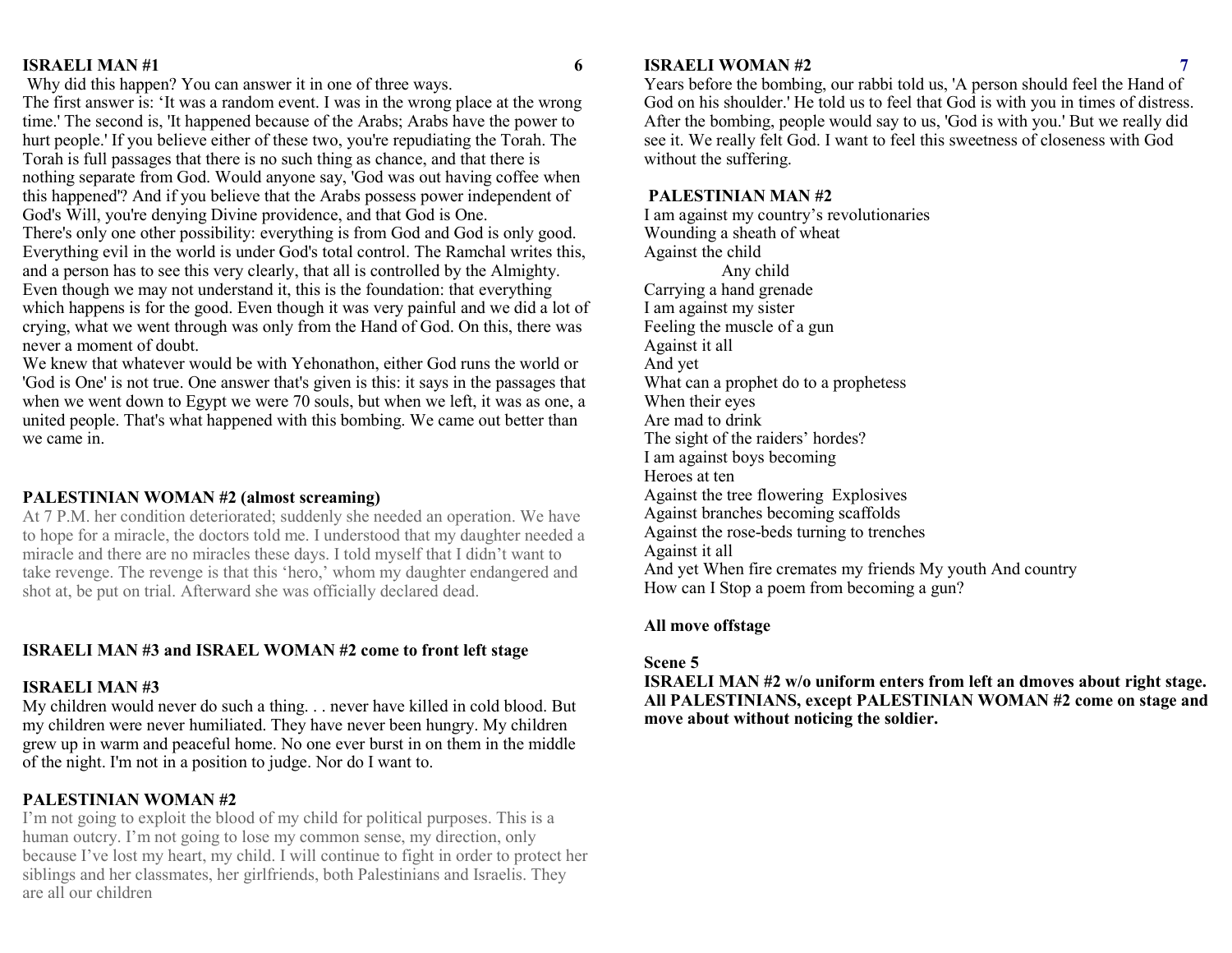# $\text{ISRAELI}$  MAN #2 7

With no M16 by my side or grenade in my pack, I passed through the checkpoint and took my first tentative steps on so-called enemy terrain, I walked the same streets of the Aida refugee camp that a day earlier I'd been patrolling armed to the teeth and with five other soldiers backing me up. I gazed casually at the same windows and doors at which I'd previously had to stare, hawk-like, in case a gunman or bomber should burst out and attack our squad. The fear instilled in me by the army all but dissipated once I was simply a tourist strolling through the town. Conversely, the more weaponry and protective gear I carried, the more terrifying the place became which, it dawned on me, was a distillation of Israel's core and eternal paradox - one that has dogged it since the state was created.

# ISRAELI MAN #2 leaves stage.

### Scene 6

ISRAELI MAN #3 at left center stage and PALESTINIAN MAN #1 at right center stage.

### ISRAELI MAN #3

If I forget thee, Jerusalem, Then let my right be forgotten. Let my right be forgotten, and my left remember. Let my left remember, and your right close And your mouth open near the gate. I shall remember Jerusalem, And forget the forest -- my love will remember, Will open her hair, will close my window, will forget my right. Will forget my left.

If the west wind does not come I'll never forgive the walls, Or the sea, or myself. Should my right forget My left shall forgive, I shall forget all water, I shall forget my mother. If I forget thee, Jerusalem, Let my blood be forgotten. I shall touch your forehead, Forget my own, My voice change for the second and last time To the most terrible of voices -- Or silence.

# PALESTINIAN MAN #1 8

Do not ask me the impossible Do not ask me to hunt stars, walk to the sun.

Do not ask me to empty the sea to erase the daylight I am nothing but a man. Do not ask me to abandon my eyes, my love the memory of my childhood.

I was raised under an olive tree, I ate the figs of my orchard drank wine from the sloping vineyards Tasted cactus fruit in the valleys more, more. The nightingale has sung in my ears The free winds of fields and cities always thrilled me

My friend You cannot ask me to leave my own country.

PALESTINIAN MAN #1 moves to middle of stage. ISRAELI MAN #2 moves close to middle of stage. He eyes the Palestinian suspiciously for a moment and then turns around as if lighting a cigarette. A PALESTINIAN MAN with a rifle emerges from the shadows with a gun. He looks at the Israeli soldier and raises a gun.

Sound Effect #15 – Rifle shot (after Palestinian aims gun) ISRAELI MAN #2 falls.

- LIGHTS OUT –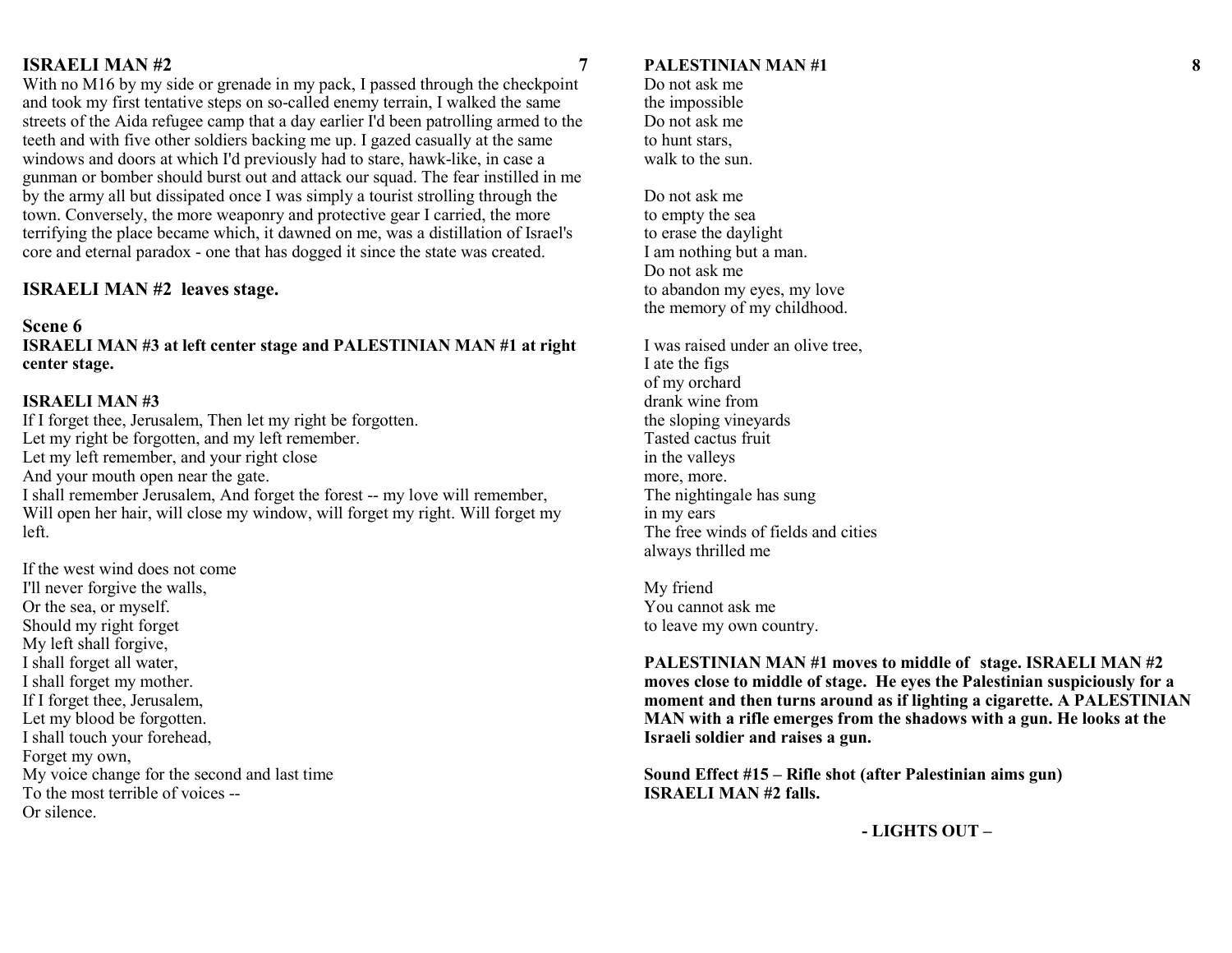#### VOICES SPEAK TO US 2000 12 ACT-4 – Awakening

The year is 2005. Lights come on with ISRAELI WOMAN #1 at front left stage.

# ISRAELI WOMAN #1

# (Carrying a small book with paper and pen, as if reading and editing an already written letter.)

This for me is one of the most difficult letters I will ever have to write. I am the mother of David who was killed by your son. I know he did not kill David because he was David, if he had known him he could never have done such a thing.

David was part of the peace movement and did not want to serve in the occupied territories. He had a compassion for all people and understood the suffering of the Palestinians. He treated all around him with dignity. David was part of the movement of the Officers who did not want to serve in the occupied territories, but nevertheless, for many reasons he went to serve when he was called to the reserves.

What makes our children do what they do? They do not understand the pain they are causing; your son by now having to be in jail for many years and mine who I will never be able to hold and see again or see him married, or have a grandchild from him. I cannot describe to you the pain I feel since his death and the pain of his brother and girlfriend, and of all who knew and loved him.

After your son was captured, I spent many sleepless nights thinking about what to do, should I ignore the whole thing, or will I be true to my integrity and to the work that I am doing and try to find a way for closure and reconciliation. This is not easy for anyone and I am just an ordinary person not a saint. I have now come to the conclusion that I would like to try to find a way to reconcile. Maybe this is difficult for you to understand or believe, but I know that in my heart it is the only path that I can choose, for if what I say is what I mean it is the only way.

I understand that your son is considered a hero by many of the Palestinian people. He is considered to be a freedom fighter, fighting for justice and for an independent viable Palestinian state, but I also feel that if he understood that taking the life of another may not be the way and that if he understood the consequences of his act, he could see that a non-violent solution is the only way for both nations to live together in peace.

I hope that you will show the letter to your son, and that maybe in the future we can meet. Let us put an end to the killing and look for a way through mutual understanding and empathy to live a normal life, free of violence.

# Scene 2 PALESTINIAN WOMAN #2 at front right stage. 2

# PALESTINIAN WOMAN #2

I am not the mother of the man who shot your son. However, I've known Israeli bereaved mothers for many years. The mothers' pain is similar, no matter if they are Israeli or Palestinian. It does not matter whether she is from Nablus, Shoafat, Rosh Pinah or Nof Ayalon. The pain is seared into us and will be with us forever. We must not give in to blind fury. We must understand that revenge will lead to more revenge and it is our responsibility to stop the cycle of violence. We must understand that there are people on the other side as well, beyond the wall of blindness and hatred and behind harsh words like enemy and vengeance. No mother should grieve for her sons.

I know the "other" and invite you to reach out and work for a different reality. There are people like you on the other side, who love their sons and wish to see them grow and prosper, not buried in the ground.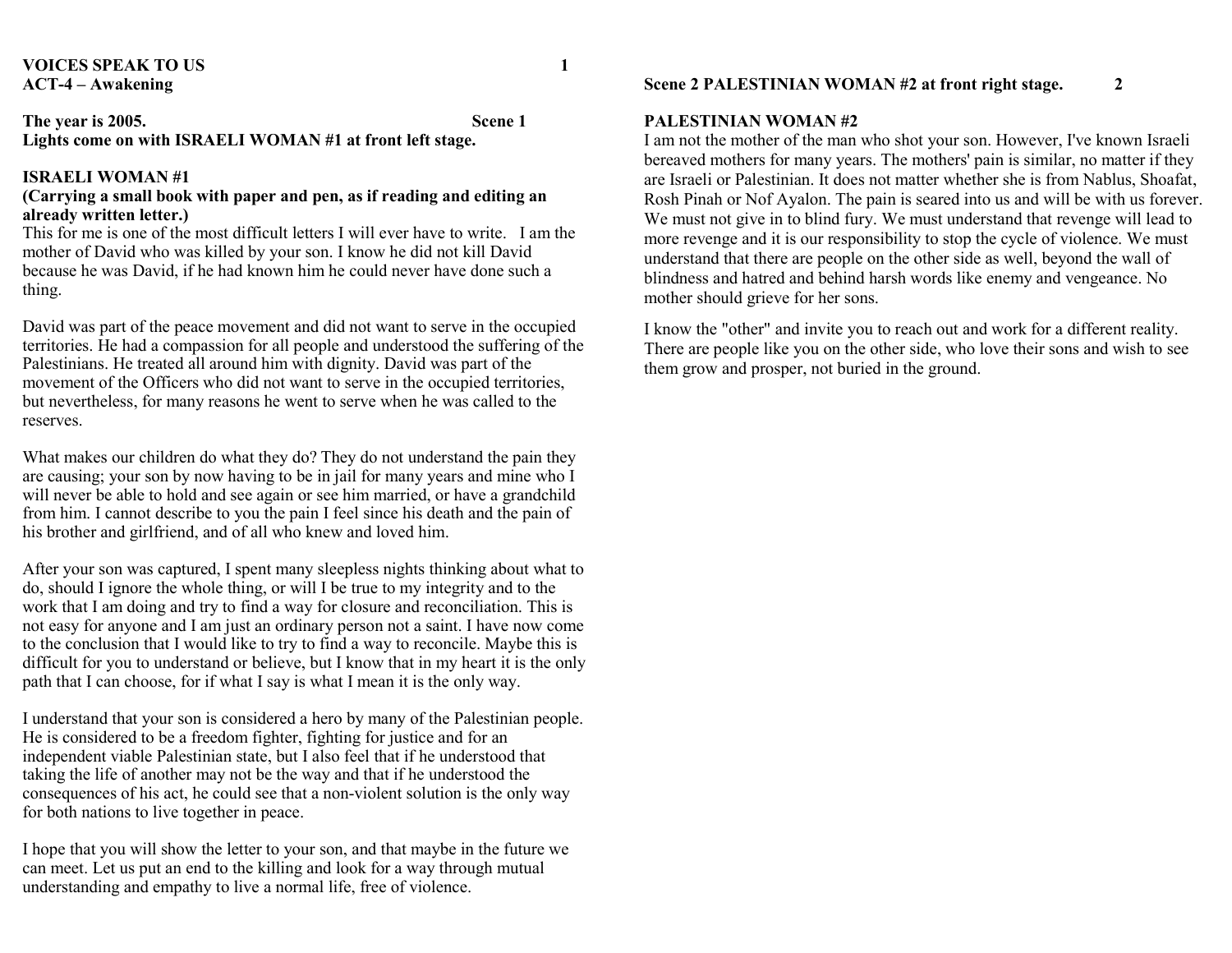### PALESTINIAN MAN #2 comes to front stage Scene 3

### PALESTINIAN MAN #2

Dear Mr. President:

I was born in Beit Nateef, My two eldest brothers, as well as my father and his father and all those who were born before them, originate from Beit Nateef village destroyed on 21 October 1948. My mother was born in Zakareya village, also destroyed in 1948. I lived in the Aida refugee camp. I remember that we were fed the love of this occupied country, because it is ours. I remember the rusty keys of our houses in Beit Nateef, keys for doors that exist no more, but keys that have their doors in our hearts and our imaginations, keys for doors that were real and are now gone, for real houses that were built and are now gone, in which real people lived in and brought up children. These rusty keys are still with me. I remember that we were brought up with the eternal belief that the right of return is the right, and nothing can justify abandoning it. I remember that our right of return to our original villages and homes is eternal, and nothing can change it, neither realities on the ground nor political agreements, because it is not only a collective right, but an individual right. It is my right, Mr. President, and the right of my children and grandchildren, and all those who come after, wherever they are born.

# ISRAELI WOMAN #1

Growing up as an Israeli provided me with an intimate understanding of Israeli-Jewish psychology. Ever since I can remember, we in Israel were told that Jews have nowhere else to go because the world didn't like Jews. Seventeen years ago, when my former husband and I were about to migrate to Australia, most of the people we knew were dismayed by our decision. I was told by many that I was making a big mistake. My father's heart surgeon for example, was in complete shock when he heard our news. He took me aside and said that he did not understand how I could leave; that he would never be prepared to live anywhere where there might be even one anti-Semite alive. Like many others he believed that Jews can only safely live in Israel.

(Moves off stage.)

# PALESTINIAN MAN #2

# Dear Mr. President:

I am not ready to leave. I will never leave, even if it is the only way to earn a living. I will never give up my right to return to my village, even if I have a castle in the UK, and a chateau in France, and chalet at the Red Sea, and property in the Bahamas. My right is mine, and neither you nor anybody else has the right to erase it and exchange it or play with it. I am full believer in peace and nonviolence. I am a full believer in hope and right and justice. I am a

PALESTINIAN MAN #2 (CONTINUED) 4

full believer in the values that make humanity what it is. I never learned to hate. I never hated anyone. My parents were full of love and peace. They never taught me or my brothers anything other than respect for others and endless love to give and help others. They taught us that when you practice violence you lose part of your humanity. But at the same time, they taught us to defend what is right and to stand against what is unjust and wrong.

# ISRAELI MAN #3 at front left stage.

# ISRAEL MAN #3

Nine months ago I opened the front door of my apartment in Alon Shvut and took a 20-minute walk that began to change my life. My wife asked me to reconsider – it might be dangerous, she said – but I went anyway. My heart beat just a little bit faster than usual as I walked through the Arab fields and vineyards that surround my home in the Judean Hills.

Never before had I met a Palestinian as an equal, never before had I socialized with one or broken bread with one. I knew nothing about them. We live so close to each other, and yet we are so far apart.

For us the Palestinians are the consummate other. The other that you ignore, that you never see. The other that you would never give a ride to, the other that you would never invite into your home. The other from whom you are completely distant, the other of whom you are thoroughly suspicious.

For 3 hours or more I chatted with them and ate with them. I looked into their faces from up close, and saw – despite my prejudices – human faces. And I heard stories that were so different from my stories, stories that created strange unfamiliar narratives from the same building blocks as my own narrative, but which I could not reject out of hand. The stories I heard – of deep connection to the land, of exile, of suffering, of humiliation, of loved one lost in the conflict were authentic and they were real. Never before had I heard such stories. And they affected me deeply.

# PALESTINIAN MAN #2

# Mr. President:

I don't know if you will read these words or not, or if I will be alive if you do. But I do hope that these words, which come from the heart, reach your heart, Mr. President, and that you can find the hope and strength that our people -- your people -- still have. We do not give up our rights. We will never give up our rights. Peace can be built with justice. Real peace can be built with real justice, anything else is just a joke in the face of history.

I am still a refugee in my own country with two rusty keys to his house.

ALL leave stage. Scene 4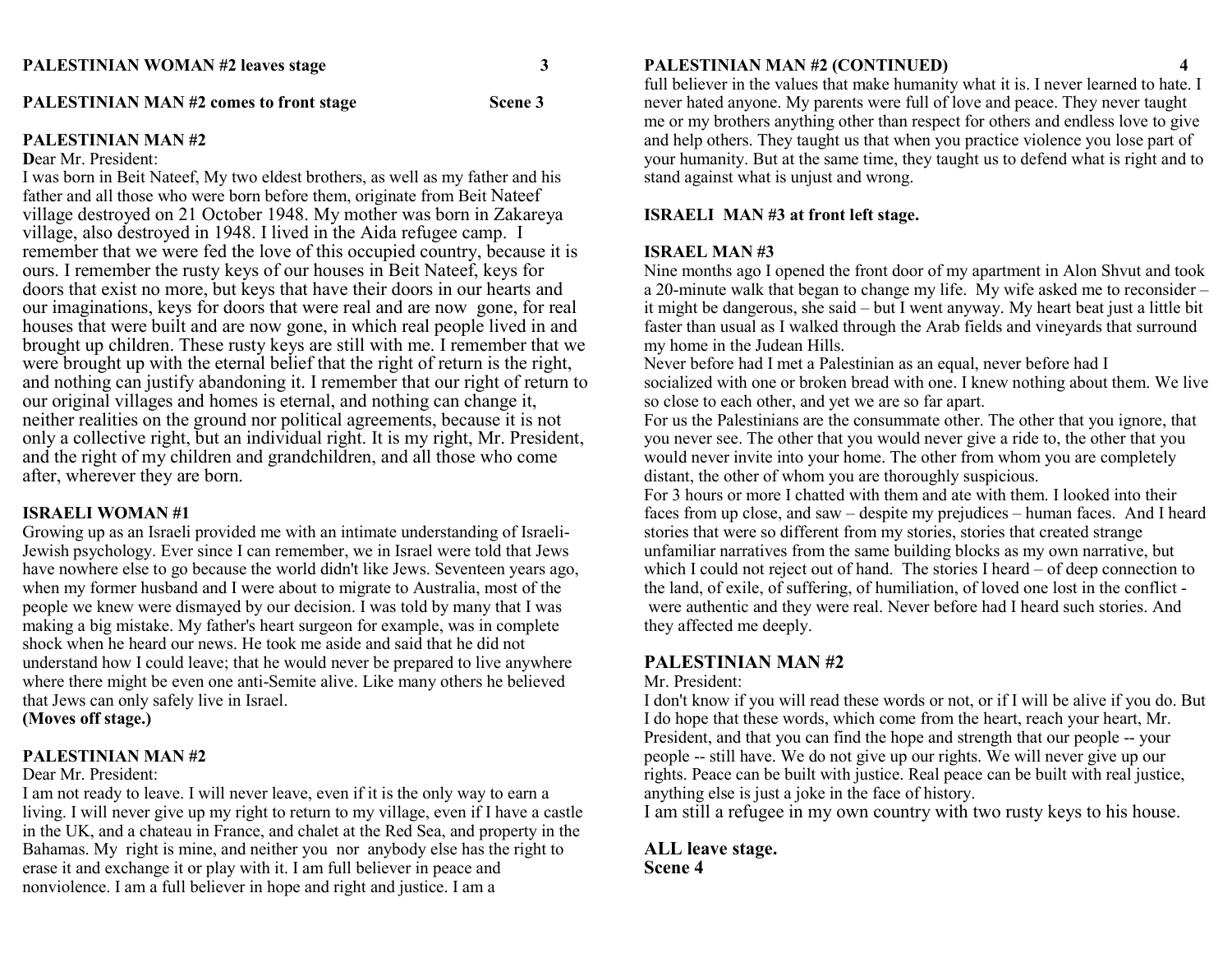#### ISRAELI WOMAN #2 at front left stage. 5

#### ISRAELI WOMAN #2

A letter from my granddaughter. (opens the envelope) A poem. How lovely. A poem. (scans before reading) Sometimes I wonder, what if I was someone else Not born in Israel, but in Palestine? After all, it's the same place, so why two different names? And if I was born on the other side of the Green Line? Is my world here so different, so far?

Perhaps, perhaps there is a girl there like me, naive, Who asks: What would it be like if I were different? I'm sure she plays hopscotch and ball, just like me, And hates it when her father goes to the reserves "Just so we can be ready …in case…" She, too, must be sick of things as they are… In a few years, when I am a soldier,

What will I tell that girl then? If only there would be real peace! I bet she wants it as much as I do! Sure, we have some agreements and signatures But also attacks and bombs And daily news of those wounded or killed They also cry over their dead… So, for my sake and her sake, and all of the children, Let us make peace between the two sides! Let us behave like human beings, And make an end to tears and blood!!! (Moves off stage.)

### Scene 5

ISRAELI MAN #1 at front right stage and PALESTINIAN MAN at front left stage.

### ISRAELI MAN #1

Ask them to return, Cousins, children to one father are we Ask them to return, praying thinly Whispering the earthbound sounds, beg Them to come back.

Of what benefit is it, if man were to gain the whole world But lose the green almond in his father's orchard?

Of what benefit is it, If man were to drink coffee in Paris But none in his mother's house?

#### ISRAELI MAN #1

A day shall come when Words of prayer will be cherished, whispered Loudly called again to come, Return to the mountains, houses, fields,

#### PALESTINIAN MAN #1

Of what benefit is it, if man were to tour the whole world But lose the flowers on the hills of his native land He gains nothing but deadly silence Within the hearts of the living.

#### ISRAELI MAN #1

Engulfing voices calling to return, And none but screams shall be their boundaries Nor shall the sea be their last hold, it's Waves still silencing the voices shouting To return,

#### PALESTINIAN MAN #1

You look through the mirror of lands not your own And see your exiled face; You recognize your face Despite the deadly dust of travel From Jaffa, to Lydda, to Haifa, Through the Mediterranean to exile; You recognize your face And try to deny that face!

#### ISRAELI MAN #1

Shackled, chains of soldiers Marching into brothers' wars on fathers' Earth that swallow all.